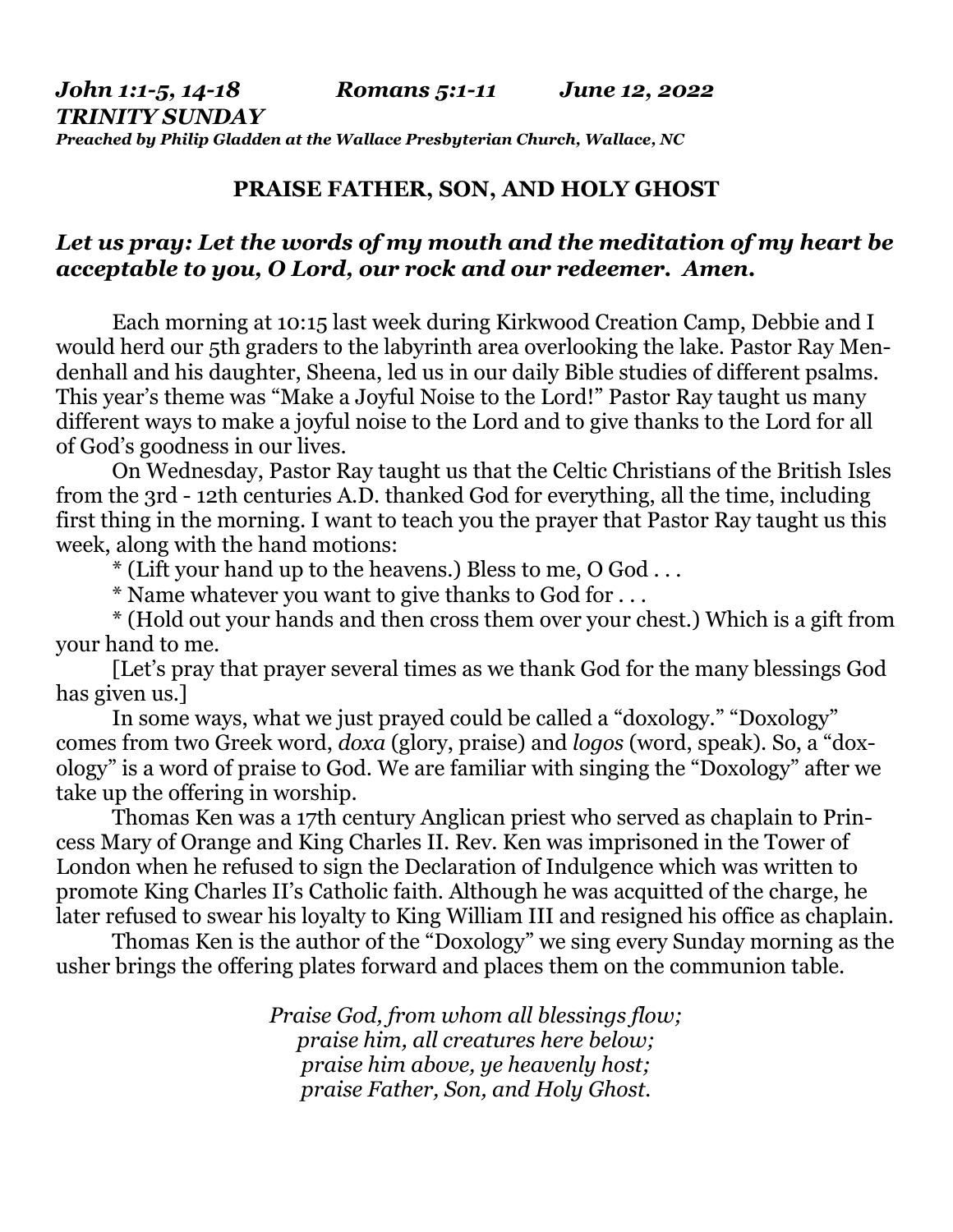*W*hat we sing as a short, one stanza hymn was originally the final stanza of two much longer hymns, "Awake, My Soul and with the Sun" and "Glory to Thee, My God, this Night." A third hymn made up the Morning, Evening, and Midnight Hymns. In 1675, Thomas Ken wrote these directions for his students in *A Manual of Prayers for the Use of the Scholars of Winchester College*: "Be sure to sing the Morning and Evening Hymn in your chamber devoutly, remembering that the Psalmist, upon happy experience, assures you that it is a good thing to tell of the loving kindness of the Lord early in the morning and of his truth in the night season."<sup>1</sup>

 Here is a good summary of Thomas Ken's "Doxology" — its theology and its scriptural foundation:

 \* *Praise God, from whom all blessings flow*. We praise God the Father who is the source of all blessings (Hebrews 1:3, "He sustains all things by his powerful word"; 2 Corinthians 1:3, "Blessed be the God and Father of our Lord Jesus Christ, the Father of mercies and the God of all consolation . . .")

 \* *Praise him, all creatures here below*. We praise God the Holy Spirit through whom all creatures praise God (Psalms 104 & 150, "Bless the Lord, O my soul! O Lord, how manifold are your works! In wisdom you have made them all; the earth is full of your creatures."; "Let everything that breathes praise the Lord!"

 \* *Praise him above, ye heavenly host.* We praise God the Son, who is the firstborn of heaven and superior to all the angels and the heavenly host (Hebrews 1:3-4, "When he had made purification for sins, he sat down at the right hand of the Majesty on high, having become as much superior to angels as the name he has inherited is more excellent than theirs.")

 \* *Praise Father, Son, and Holy Ghost.* We praise God in general for everything, and all praise is directed toward God the Father, God the Son, and God the Holy Spirit. Holy, Holy, Holy, Lord God Almighty, God in three persons, blessed Trinity!<sup>2</sup>

 In some ways, the best thing we can do when it comes to expressing and understanding the Trinity is to sing God's praises — Praise Father, Son, and Holy Ghost. Trinity Sunday is the only day in the church year on which we celebrate a Christian doctrine rather than an event, such as Jesus' birth at Christmnas or his death and resurrection at Easter. Ironically and interestingly, this "day of doctrine" is really all about relationships and reconciliation. If we spend our time and energy trying to "explain" the doctrine of the Trinity, we will surely miss and misunderstand the depth and mystery of God's love for us in Jesus Christ, poured into our hearts through God's Holy Spirit.

 According to some estimates, Augustine of Hippo, one of the greatest Christian theologians from the 4th and 5th centuries A.D., spentup to thirty years writing his book called *On the Trinity*. There is a story about Augustine walking on the seashore one day, deep in thought about the Trinity. He came upon a little boy who was running back and forth from the water to a hole in the sand, with a seashell in his hand. Augustine watched the little boy carry water from the waves and dump it in the hole he had dug.

 Augustine asked the little boy, "What are you doing?" The little boy told him, "I'm going to pour the entire ocean into this hole." Augustine said, "That is impossible, my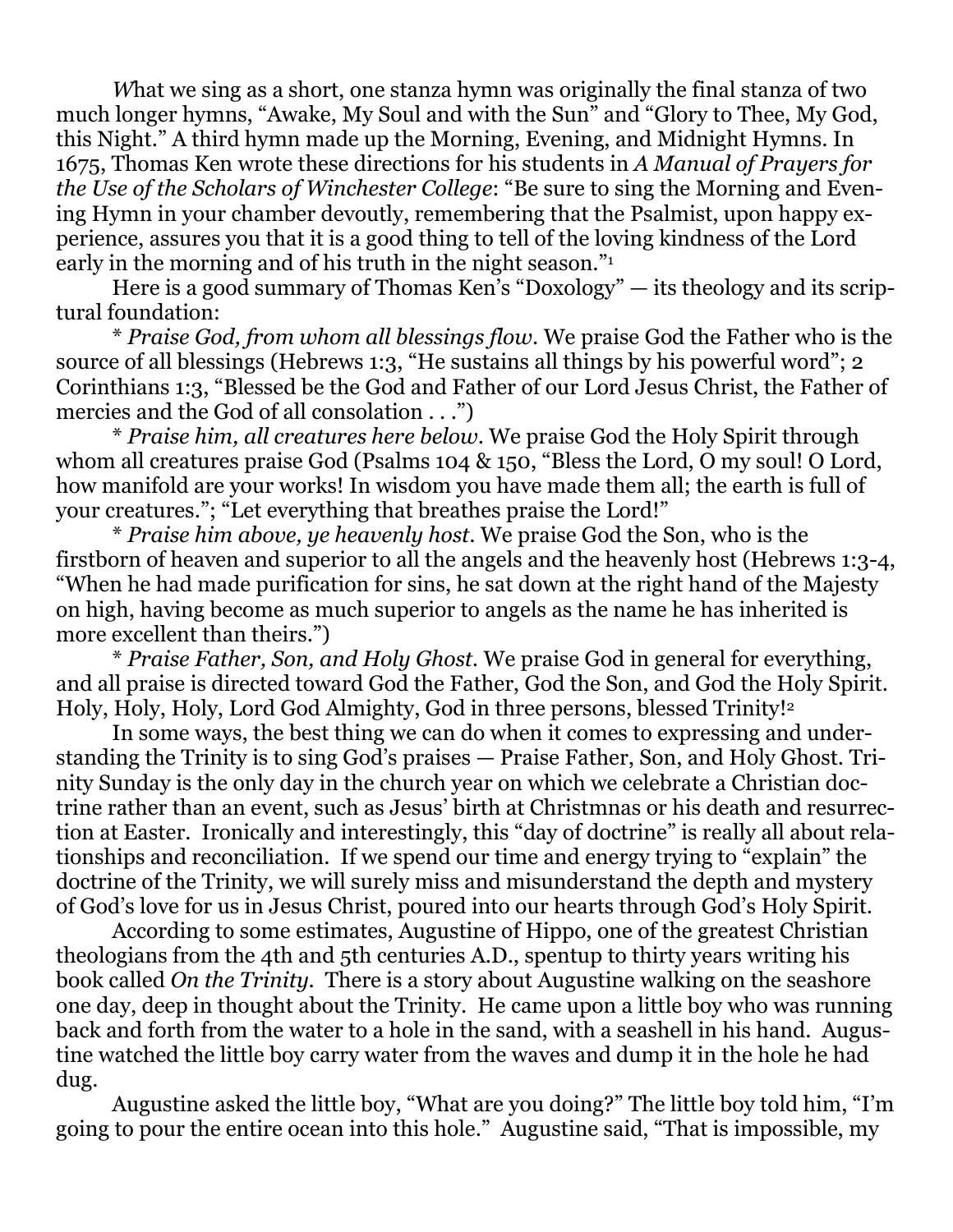dear child. The sea is so great and the shell and the hole are so little." The little boy looked at the great thinker and theologian and said, "This is true. It would be easier and quicker to draw all of the water out of the sea and fit it into this hole than for you to fit the mystery of the Trinity and His Divinity into your little intellect; for the Mystery of the Trinity is greater and larger in comparison with your intelligence than is the vast ocean in comparison with this little hole." Then the little boy vanished.

 Who was the little boy? Tradition says God sent an angel to teach Augustine a lesson about intellectual pride. Others say the little boy was the Christ child himself who reminded Augustine of the limits of our human understanding when it comes to understanding the mysteries of the faith.3At the end of thirty years' work and fifteen volumes on the Trinity, Augustine's final words in his work are, "O Lord the one God, God the Trinity, whatever I have said in these books that is of Yours, may they acknowledge who are Yours; if anything of my own, may it be pardoned by You and by those who are Yours. Amen."<sup>4</sup>

In 1948, University of St. Andrews in Scotland professor Dr. Donald Bailliepublished his influential book *God Was in Christ*. Despite being an esteemed professor of divinity at St. Mary's College at St. Andrews, his "explanation" of the Trinity is no dry intellectual exercise. He wrote about the encounters of the early Christians that led them to confess their faith in God the Father, God the Son, and God the Holy Spirit. He said, "The doctrine of the Trinity sums up the gospel by telling us that the God of grace, who was revealed through the Incarnation and Pentecost as the One who paradoxically works in us what he demands of us, is the same from all eternity and for ever more; so . . . Christians can sing: 'Glory be to the Father, and to the Son, and to the Holy Ghost: as it was in the beginning, is now and ever shall be, world without end.'"<sup>5</sup>

 I always get a thrill and a feeling of inspiration — literally a chill up and down my spine — whenever I sing about the Trinity in worship. And the Trinity shows up in many of our songs and doxologies.

 \* We sing "Holy, holy, holy! Lord God Almighty! God in three persons, blessed Trinity!" to begin worship.

 \* We sing "Glory be to the Father and to the Son and to the Holy Ghost!" in response to God's mercy and love in our lives, which we know through the grace of our Lord Jesus Christ and the Holy Spirit. Or, as Paul writes in this morning's epistle lesson, "But God proves his love for us in that while we still were sinners Christ died for us."

 \* During Advent and at Christmas, we sing "Christ, to thee with God the Father, and, O Holy Ghost, to thee, hymn and chant and high thanksgiving and unwearied praises be. Honor, glory, and dominion, and eternal victory, evermore and evermore!"

 \* We sing "Praise God, from whom all blessings flow . . . Praise Father, Son, and Holy Ghost" as we give thanks for all of God's blessings and his love that has been poured into our hearts through the Holy Spirit.

 \* We join all creatures of our God and King in singing, "Alleluia! Alleluia! All creatures, bless the Father, Son, and Holy Spirit, Three in One! Sing praises! Alleluia! Alleluia! Alleluia! Alleluia!"